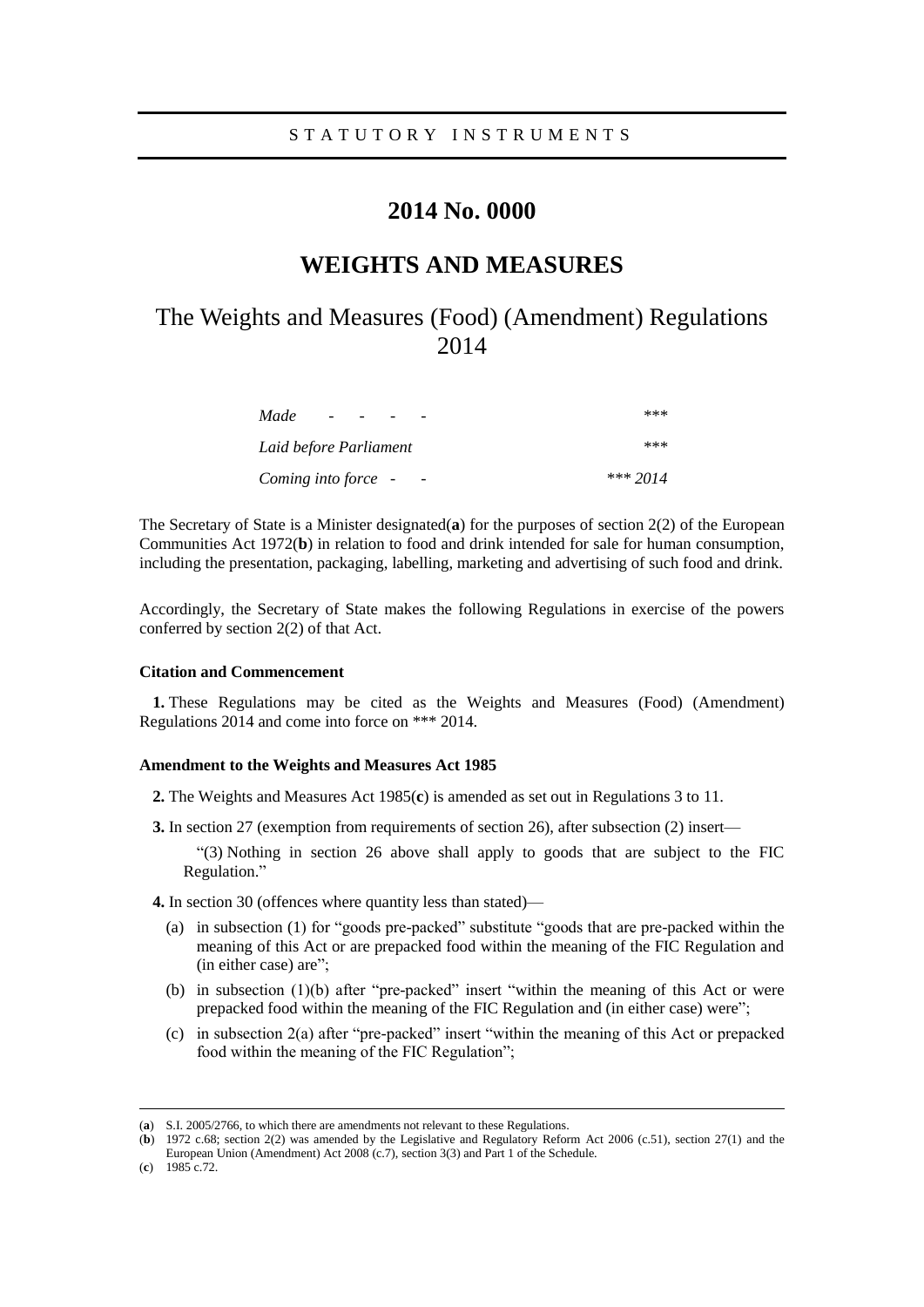- (d) in subsection  $(3)(b)(i)$ , after "subsection  $(1)$ " insert "or required by the FIC Regulation to be prepacked food as mentioned in that subsection"; and
- (e) in subsection (3)(b)(ii), after "other than section 26" insert "or required by the FIC Regulation".

**5.** After section 31 insert—

### **"31A Non-compliance with certain requirements of the FIC Regulation**

(1) Subject to subsection (2) below, a food business operator to which Article 1(3) of the FIC Regulation applies is guilty of an offence if that food business operator fails to comply with—

- (a) any of the provisions of Article 8 of the FIC Regulation (responsibilities of food business operators) applicable to the food business operator, to the extent that the provisions relate to net quantity;
- (b) Article 9(1)(e) of the FIC Regulation (mandatory indication of net quantity of food), except to the extent that it relates to a failure to comply with Article 13(5) of the FIC Regulation; or
- (c) Chapter V of the FIC Regulation (voluntary food information), to the extent that it imposes requirements in respect of net quantity.

(2) A food business operator is not guilty of an offence under subsection (1) if the food business operator acts in accordance with any of the following—

- (a) an exception contained in Chapter IV of the FIC Regulation;
- (b) national measures adopted under Article 40 of the FIC Regulation (milk and milk products);
- (c) national measures maintained under Article 42 of the FIC Regulation (measures adopted before 12 December 2011);
- (d) transitional measures under Article 54(1) of the FIC Regulation.

(3) In this section "food business operator" and "net quantity" have the same meanings as in the FIC Regulation."

**6.** In section 32 (offences due to default of third person), after "under this part of this Act", insert "(other than section 31A)".

**7.** In section 35(3) (defence: deficiency due to evaporation or drainage), after "required by or under this Part of this Act", insert "or the FIC Regulation".

**8.** In section 37(1)(b) (provisions as to testing), after "required by or under this Part of this Act", insert "or the FIC Regulation".

**9.** In section 38 (special powers of inspectors), in subsections (1)(b), (c)(i) and (iii) and (3) after "this Part of this Act" each time it appears, insert "or the FIC Regulation".

**10.** In section 42 (power to make test purchases), after "under either of those Parts", insert "and the provisions of the FIC Regulation".

**11.** In section 94(1) (general interpretation of the Act) before the definition of "gross weight" insert—

> ""the FIC Regulation" means Regulation (EU) No 1169/2011 of the European Parliament and of the Council on the provision of food information to consumers;".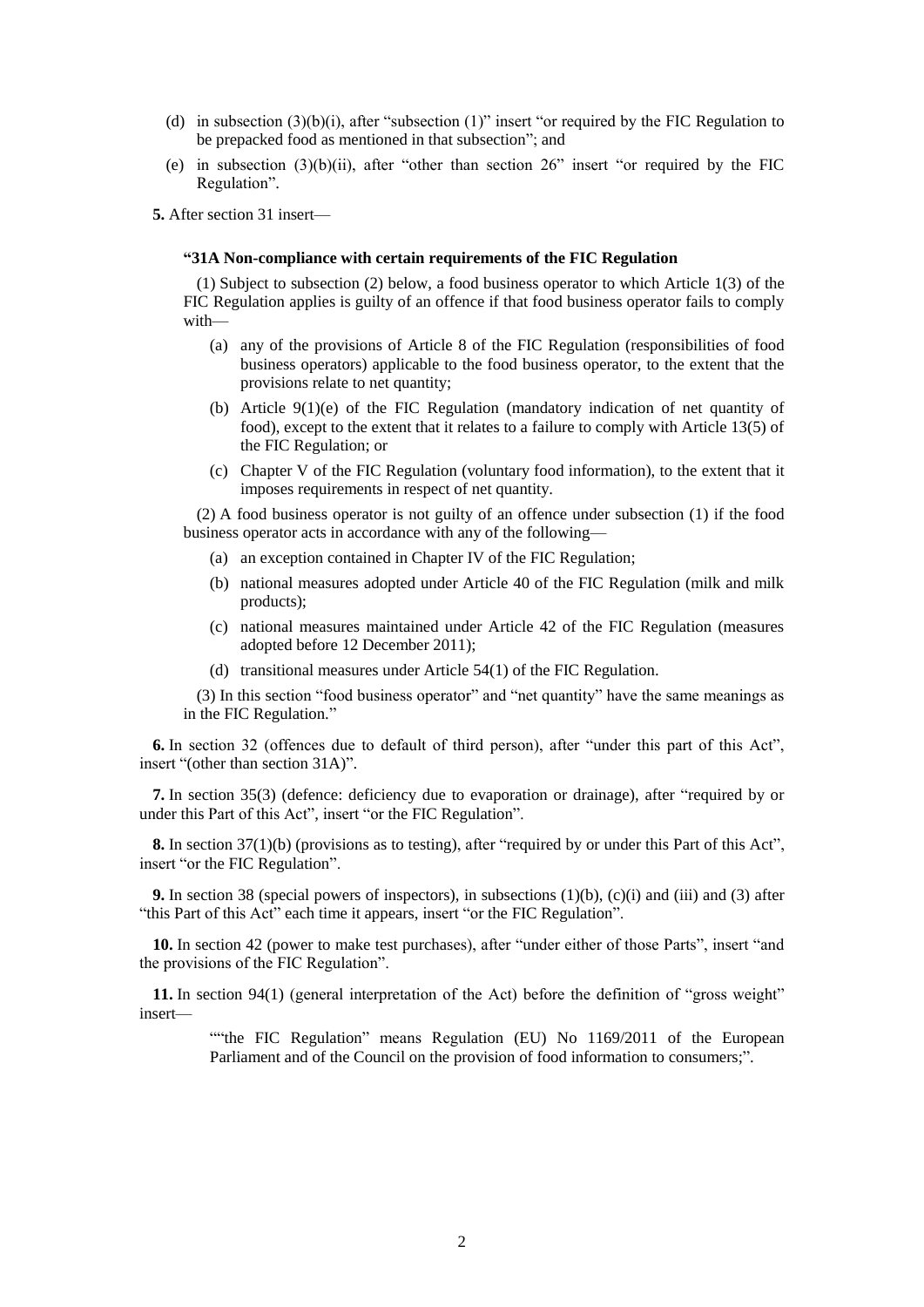### **Amendment to the Weights and Measures (Miscellaneous Foods) Order 1988**

**12.** The Weights and Measures (Miscellaneous Foods) Order 1988(**a**) is amended as set out in Regulations 13 to 25.

**13.** In article 2 (interpretation)—

- (a) between "chicory extract paste" and "coffee extract paste" omit the words ""coffee", "coffee mixture"";
- (b) for "Coffee and Coffee Products Regulations 1978" substitute "Coffee Extracts and Chicory Extracts (England) Regulations 2000";
- (c) for the definition of ""chocolate confectionery", "flour confectionery" and "sugar confectionery"" substitute—

""chocolate confectionery" means any food which is ready for consumption without further preparation, of which a characterising ingredient is chocolate, cocoa or non-fat cocoa solids, and includes food of which a characterising ingredient is carbohydrate sweetening matter and which has a chocolate or chocolate-flavoured coating, but does not include any biscuits, chocolate products, flour confectionery or edible ice;"

- (d) between "chocolate product" and "in relation to these products" omit the words ""fancy chocolate product", "container"";
- (e) for "Cocoa and Chocolate Product Regulations 1976" substitute "Cocoa and Chocolate Products (England) Regulations 2003";
- (f) before the definition of "coffee bag" insert—

""coffee" means the dried seed of the coffee plant whether such seed has been roasted or ground or both roasted and ground;";

- (g) for "Condensed Milk and Dried Milk Regulations 1977" substitute "Condensed Milk and Dried Milk (England) Regulations 2003";
- (h) before the definition of "liquid coffee and chicory products" insert—

""container" includes any form of packaging of goods for sale as a single item, whether by way of wholly or partly enclosing the goods or by way of attaching the goods to, or winding the goods round, some other article, and in particular includes a wrapper or wire band, except that in the case of cocoa products, chocolate products and fancy chocolate products it shall not include any crimp case used to support the base or the base and sides of any chocolate product;

"fancy chocolate product" includes any chocolate product in the form of figurines, cigarettes or eggs or enclosed in a seasonal selection pack;

"the FIC Regulation" means Regulation (EU) No 1169/2011 of the European Parliament and of the Council on the provision of food information to consumers;

"flour confectionery" means any cooked food which is ready for consumption without further preparation (other than reheating), of which a characterising ingredient is ground cereal, including shortbread, sponges, crumpets, muffins, macaroons, ratafias, pastry and pastry cases, and also includes meringues, petits fours and uncooked pastry and pastry cases, but does not include bread, pizzas, biscuits, crispbread, extruded flat bread or any food containing a filling which has as an ingredient any cheese, meat, offal, fish or shellfish;"

(i) before the definition of "Member State" insert—

 $\overline{a}$ 

""mass caterer" means any establishment (including a vehicle or a fixed or mobile stall), such as restaurants, canteens, schools, hospitals and catering enterprises in which, in the course of a business, food is prepared to be ready for consumption by the final consumer;";

<sup>(</sup>**a**) S.I. 1988/2040, amended by S.I. 1990/1550, 1990/2868, 1994/2868, 2005/3057, 2006/659, 2009/663, 2011/2331.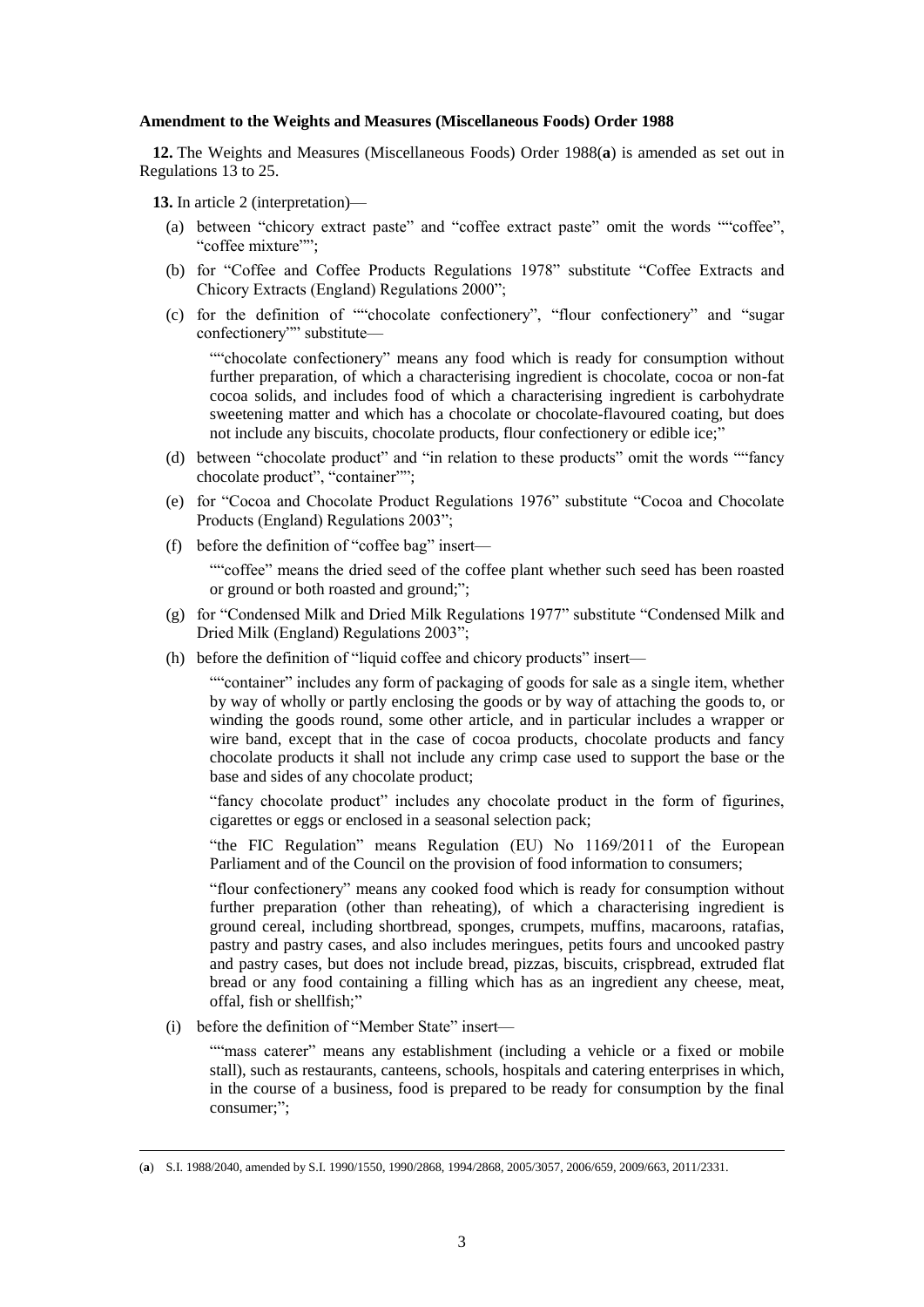(j) before the definition of "preserved milk" insert—

""pre-packed", in relation to food to which this Order applies, means either or both of—

- (a) made up for direct sale (within the meaning of Article 2(2)(e) of the FIC Regulation) by way of retail;
- (b) made up in advance ready for retail sale in an open container;";
- (k) before the definition of "solid and paste coffee and chicory products" insert—

""relevant wholesale", in relation to food to which this Order applies, means a sale by way of wholesale, but does not include any of the following—

- (a) sale to a mass caterer;
- (b) supply of food that is prepacked food within the meaning of the FIC Regulation intended for sale to the final consumer or to a mass caterer, or any other supply of food that is made up in advance ready for retail sale in an open container; or
- (c) a supply to which Article 8(8) of the FIC Regulation applies(**a**);";
- (l) after the definition of "solid and paste coffee and chicory products" insert—

""sugar confectionery" means any food which is ready for consumption without further preparation, of which a characterising ingredient is carbohydrate sweetening matter, and includes sweetened liquorice and chewing gum, but does not include any chocolate confectionery, chocolate products, cocoa products, flour confectionery, edible ice, table jellies, slab marzipan or sugar;

and references to "loose" include items packed at the request of the customer."

**14.** For article 3 substitute—

### **"Scope of application**

**3.**—(1) Subject to the following provisions of this Order, the following must be made up in a container marked with an indication of quantity by net weight—

- (a) the foods specified in column 1 of Schedule 1 to this Order (other than milk), when pre-packed; and
- (b) cocoa products and chocolate products, solid and paste coffee and chicory products and sugar, when made up in a container for relevant wholesale,

subject to the exemptions specified in column 2 of Schedule 1 to this Order.

(2) Unless sold loose or packaged in a quantity of less than 5 g, honey must be made up in a container marked with an indication of quantity by net weight.

(3) Subject to the following provisions of this Order, the foods specified in column 1 of Schedule 1 to this Order must, when sold loose, if sold by retail be sold only by net weight.

(4) Paragraph (3) above shall not apply in relation to any of the following—

- (a) biscuits (except to wafer biscuits which are not cream filled) when sold in a quantity of eight or less;
- (b) bread;
- (c) chunk honey;
- (d) comb honey; or
- (e) milk."

 $\overline{a}$ 

<sup>(</sup>**a**) Article 8(8) of the FIC Regulation sets out the application of the FIC Regulation to food business operators that supply food not intended for the final consumer or mass caterers to other food business operators. In those circumstances, sufficient information must be provided to the recipient food business operator to enable that food business operator to meet its obligations under Article 8(2) of the FIC Regulation, which requires the food business operator to ensure the presence and accuracy of the food information in accordance with the applicable food information law and relevant national provisions.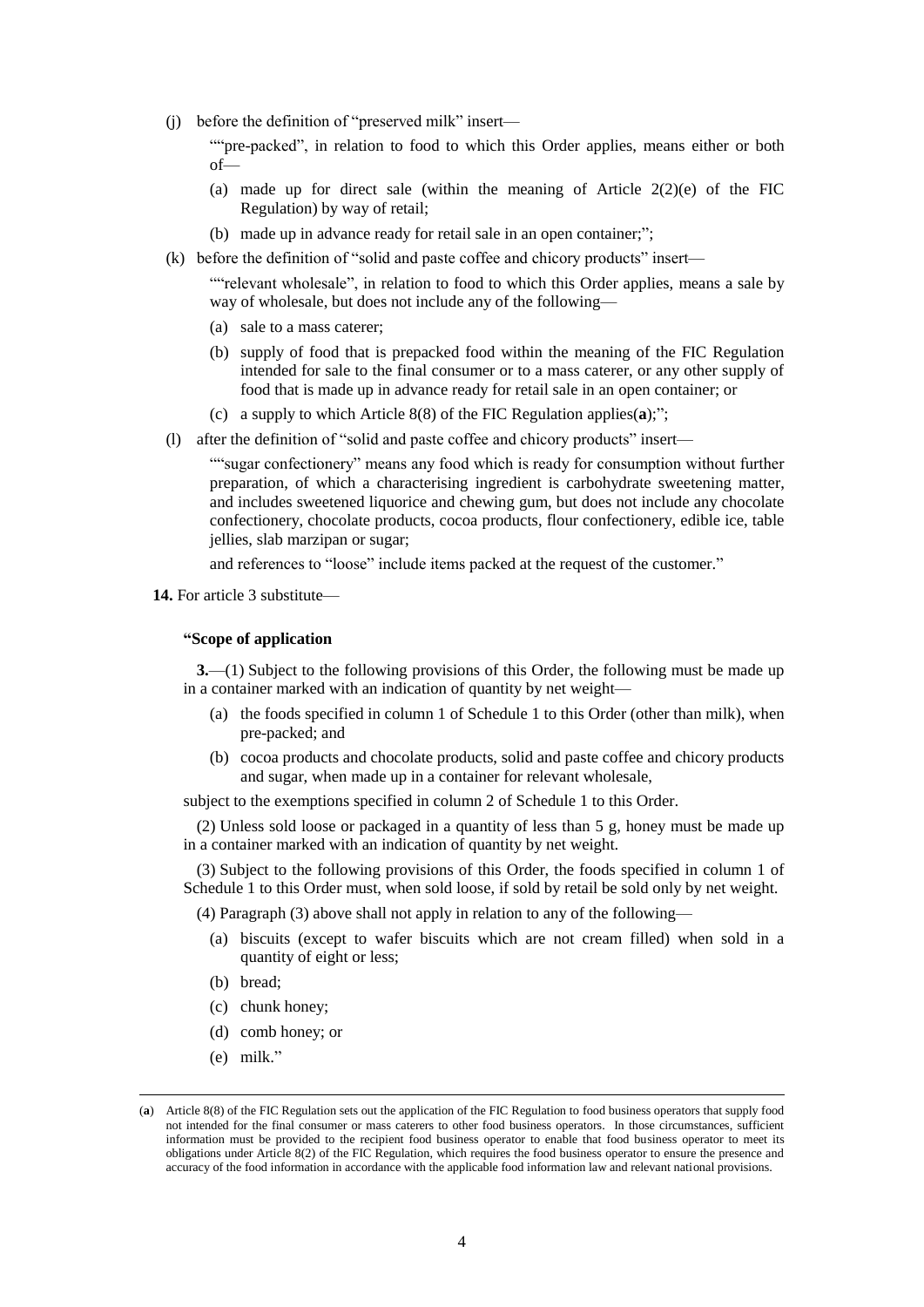**15.** In paragraph (1) of article 4—

- (a) after "pre-packed" omit "otherwise"; and
- (b) for "sale" substitute "relevant wholesale".

**16.** In article 5—

- (a) in paragraph  $(1)$  omit "and  $(2)$ ";
- (b) in paragraph (5) for "not pre-packed shall" substitute "sold loose must"; and
- (c) for paragraph (6) substitute—

"(6) Shortbread, when sold loose must, if sold by retail, be sold only by net weight, unless sold in a quantity of eight pieces or fewer."

**17.** For article 7 substitute—

"**7.** In the case of caseins and caseinates for human consumption, when pre-packed or made up in a container for relevant wholesale, the container must be marked with an indication of quantity by net weight."

- **18.** In article 8—
	- (a) for paragraph (1) substitute—

"(1) Subject to paragraph (2) below, in the case of cocoa products and chocolate products, when pre-packed or made up in a container for relevant wholesale, the container must be marked with an indication of quantity by net weight, unless sold in a quantity by net weight of less than 50 g."; and

- (b) in paragraph (3) for "not pre-packed shall" substitute "sold loose must".
- **19.** In article 9—
	- (a) for paragraph (1) substitute—

"(1) In the case of liquid coffee and chicory products, when pre-packed or made up in a container for relevant wholesale, the container must be marked with an indication of quantity by capacity measurement, unless sold in a quantity of less than 5 ml."; and

- (b) in paragraph (2)—
	- (i) omit "otherwise"; and
	- (ii) for the word "sale" where it first appears, substitute "relevant wholesale".

**20.** In paragraph (1) of article 11, for "not pre-packed" substitute "sold loose or made up in a container for relevant wholesale".

**21.** For article 12 substitute—

"**12.** In the case of preserved milk for human consumption, when pre-packed or made up in a container for relevant wholesale, the container must be marked with an indication of quantity by net weight, unless sold in a quantity of less than 5 ml."

**22.** In article 14, for "not pre-packed shall" substitute "sold loose must".

**23.** In subparagraph (a) of paragraph (1) of article 17—

- (a) omit "otherwise"; and
- (b) for "sale" substitute "relevant wholesale".

**24.** In article 18—

- (a) in paragraph  $(1)$ 
	- (i) omit "otherwise"; and

(ii) for the word "sale" where it first appears, substitute "relevant wholesale"; and

(b) in paragraph (2)—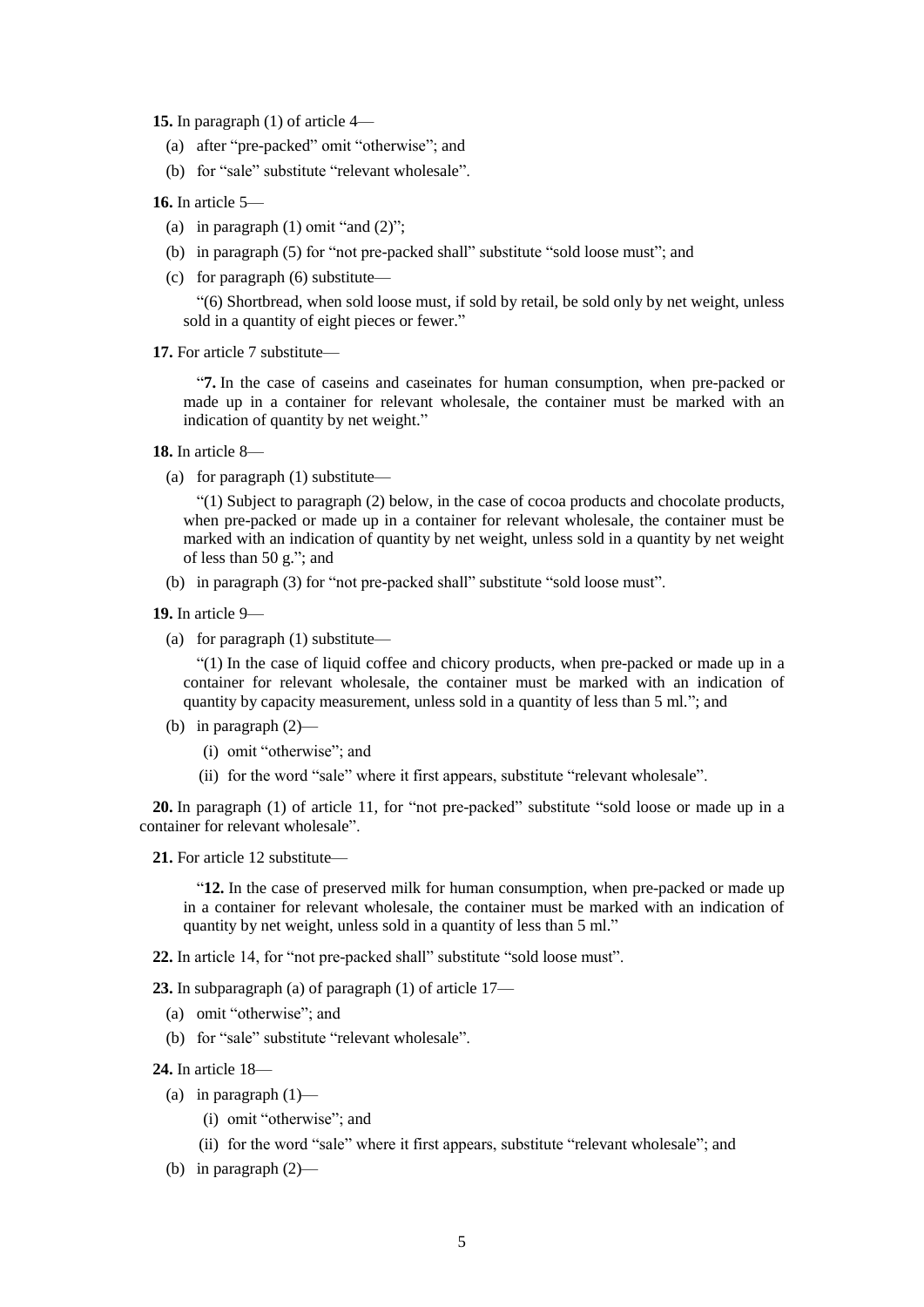- (i) omit "otherwise"; and
- (ii) for the word "sale" in the final place it appears, substitute "relevant wholesale".

**25.** For Schedule 1, substitute Schedule 1 as set out in the Schedule to these Regulations.

### **Amendment to the Weights and Measures (Intoxicating Liquor) Order 1988**

**26.** The Weights and Measures (Intoxicating Liquor) Order 1988(**a**) is amended as set out in Regulation 27.

**27.** In article 6—

(a) for paragraph (1) substitute—

"(1) In the case of intoxicating liquor and other liquids specified in column 1 of Schedule 1 to this Order, when either (i) pre-packed in a closed container, for direct sale (within the meaning of Article  $2(2)(e)$  of the FIC Regulation), or (ii) in the case of those specified in Part III of that Schedule made up in such a container for relevant wholesale, the container must be marked with an indication of quantity by volume, subject to the exemptions specified in column 4 of that Schedule.";

- (b) in paragraph (2) after "pre-packed" insert "for direct sale";
- (c) after paragraph (2) insert—

"(3) For the purposes of this Article—

- (a) "mass caterer" means any establishment (including a vehicle or a fixed or mobile stall), such as restaurants, canteens, schools, hospitals and catering enterprises in which, in the course of a business, food is prepared to be ready for consumption by the final consumer;
- (b) "relevant wholesale", in relation to food to which this Article applies, means a sale by way of wholesale, but does not include any of the following:
	- (i) sale to a mass caterer;
	- (ii) supply of food that is prepacked food within the meaning of the FIC Regulation intended for sale to the final consumer or to a mass caterer, or any other supply of food that is made up in advance ready for retail sale in an open container; or
	- (iii) a supply to which Article 8(8) of the FIC Regulation applies(**b**);".

## **Amendment to the Weights and Measures Act 1963 (Cheese, Fish, Fresh Fruits and Vegetables, Meat and Poultry) Order 1984**

**28.** The Weights and Measures Act 1963 (Cheese, Fish, Fresh Fruits and Vegetables, Meat and Poultry) Order 1984(**c**) is amended as set out in Regulations 29 to 31.

**29.** In article 2—

 $\overline{a}$ 

(a) before the definition of "meat" insert—

""the FIC Regulation" means Regulation (EU) No 1169/2011 of the European Parliament and of the Council on the provision of food information to consumers;

<sup>(</sup>**a**) S.I. 1988/2039, amended by S.I. 1990/1550, 2009/663; there are other amending instruments but none is relevant.

<sup>(</sup>**b**) Article 8(8) of the FIC Regulation sets out the application of the FIC Regulation to food business operators that supply food not intended for the final consumer or mass caterers to other food business operators. In those circumstances, sufficient information must be provided to the recipient food business operator to enable that food business operator to meet its obligations under Article 8(2) of the FIC Regulation, which requires the food business operator to ensure the presence and accuracy of the food information in accordance with the applicable food information law and relevant national provisions.

<sup>(</sup>**c**) S.I. 1984/1315, amended by S.I. 1984/1315, 1985/988, 1985/1980; there are other amending instruments but none is relevant.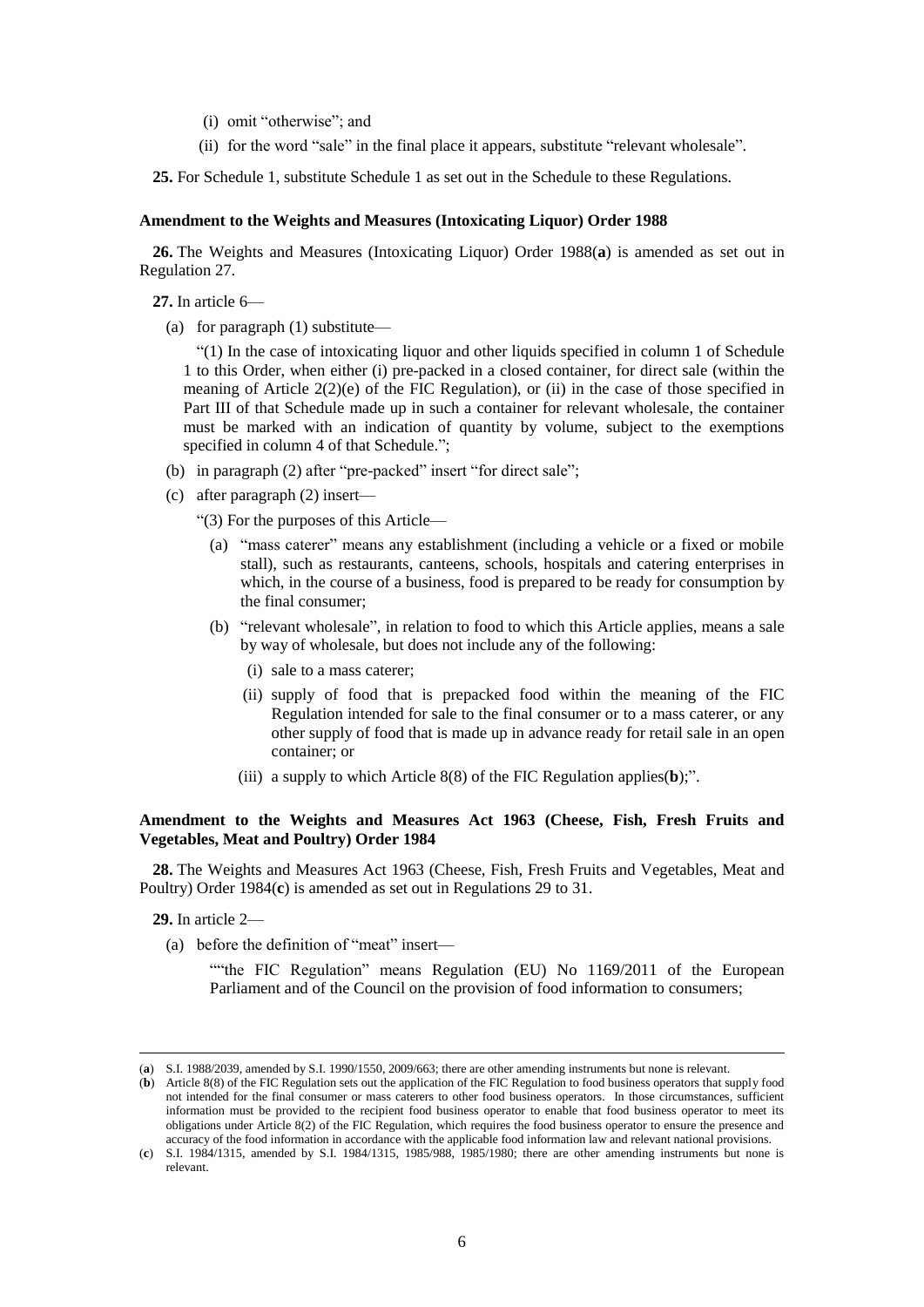"mass caterer" means any establishment (including a vehicle or a fixed or mobile stall), such as restaurants, canteens, schools, hospitals and catering enterprises in which, in the course of a business, food is prepared to be ready for consumption by the final consumer;";

(b) after the definition of "meat" insert—

""pre-packed", in relation to food to which this Order applies, means either or both of—

- (a) made up for direct sale (within the meaning of the FIC Regulation) by way of retail;
- (b) made up in advance ready for retail sale in an open container;

"relevant wholesale", in relation to food to which this Order applies, means a sale by way of wholesale, but does not include any of the following:

- (a) sale to a mass caterer;
- (b) supply of food that is prepacked food within the meaning of the FIC Regulation intended for sale to the final consumer or to a mass caterer, or any other supply of food that is made up in advance ready for retail sale in an open container; or
- (c) a supply to which Article 8(8) of the FIC Regulation applies(**a**);"; and
- (c) after the definition of "soft fruits" insert—

"and references to "loose" include items packed at the request of the customer."

**30.** In article 4—

- (a) in paragraph (2) for "not pre-packed, shall" substitute "sold loose must"; and
- (b) in paragraph  $(3)$ 
	- (i) after "if sold" insert "(i) pre-packed,"; and
	- (ii) after "otherwise than by retail" insert "(ii) to a mass caterer, when sold loose or (iii) by relevant wholesale".

**31.** In article 5—

- (a) in paragraph (4) for "not pre-packed, shall" substitute "sold loose must";
- (b) in paragraph (5) after "mushrooms" insert "which are sold pre-packed or loose"; and
- (c) in subparagraph (a) of paragraph (6) for "not pre-packed" substitute "sold loose".

## **Amendment to the Weights and Measures (Quantity Marking and Abbreviations of Units) Regulations 1987**

**32.** The Weights and Measures (Quantity Marking and Abbreviations of Units) Regulations 1987(**b**) are amended as set out in Regulation 33.

**33.** In regulation 2(1), after "under Part IV of the Act" each time it appears, insert "(other than section 31A)".

### **Amendment to the Weights and Measures (Packaged Goods) Regulations 2006**

**34.** The Weights and Measures (Packaged Goods) Regulations 2006(**c**) are amended as set out in Regulations 35 to 37.

 $\overline{a}$ 

<sup>(</sup>**a**) Article 8(8) of the FIC Regulation sets out the application of the FIC Regulation to food business operators that supply food not intended for the final consumer or mass caterers to other food business operators. In those circumstances, sufficient information must be provided to the recipient food business operator to enable that food business operator to meet its obligations under Article 8(2) of the FIC Regulation, which requires the food business operator to ensure the presence and accuracy of the food information in accordance with the applicable food information law and relevant national provisions.

<sup>(</sup>**b**) S.I. 1987/1538, amended by S.I. 2006/659; there are other amending instruments but none is relevant.

<sup>(</sup>**c**) S.I. 2006/659, amended by S.I. 2013/1478.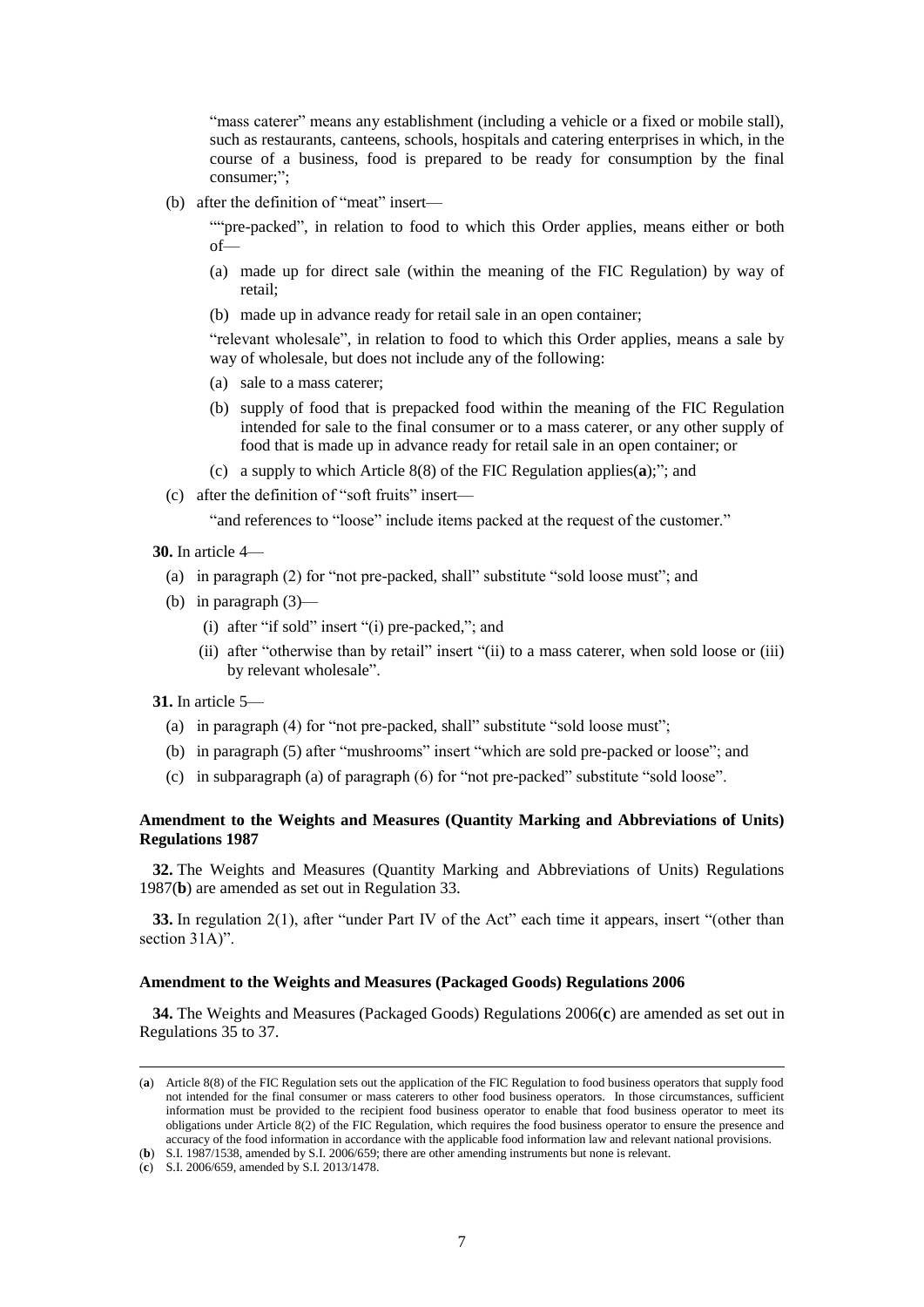## **35.** In regulation 2—

(a) before the definition of "importer" insert—

""food" has the meaning set out in Article 2 of Regulation (EC) No 178/2002;";

(b) before the definition of "local weights and measures authority" insert—

""labelling requirements" means Regulations  $5(1)(a)$ ,  $5(2)$ ,  $6(1)(a)$ ,  $6(1)(b)$ ,  $6(2)$ , 7 and  $8(1)$ ;";

(c) before the definition of "Member State" insert—

""mass caterer" means any establishment (including a vehicle or a fixed or mobile stall), such as restaurants, canteens, schools, hospitals and catering enterprises in which, in the course of a business, food is prepared to be ready for consumption by the final consumer;";

- (d) in the definition of "nominal quantity", after "or  $6(2)$ " insert "or, in the case of prepacked food, the net quantity as required under Regulation 1169/2011 of the European Parliament and of the Council on the provision of food information to consumers"; and
- (e) before the definition of "reference test" insert—

""pre-packed" means, in relation to food, any single item for presentation as such to the final consumer and to mass caterers, consisting of a food and the packaging into which it was put before being offered for sale, whether such packaging encloses the food completely or only partially, but in any event in such a way that the contents cannot be altered without opening or changing the packaging; 'pre-packed food' does not cover foods packed on the sales premises at the consumer's request or pre-packed for direct sale;".

**36.** In regulation 3—

- (a) omit subparagraph  $(4)(g)$ ; and
- (b) for paragraph (6) substitute—

"(6) No labelling requirements shall apply to pre-packed food that is not marked with the E-mark, except that Regulation 8(1) shall continue to apply where trade practice provides that liquid products may be marked with nominal quantity by weight and that packages containing other products may be marked with nominal quantity by volume."

**37.** Omit Schedule 6.

*Name* Title Date Department for Business, Innovation and Skills

# SCHEDULE Regulation 25

## "SCHEDULE 1 Article 3

## FOODS

| (I)                                           | (2)                              |
|-----------------------------------------------|----------------------------------|
| Foods                                         | Exemptions from quantity marking |
| Barley kernels, pearl barley, rice (including | Less than $5g$                   |
| ground rice and rice flakes), sago, semolina  |                                  |
| and tapioca                                   |                                  |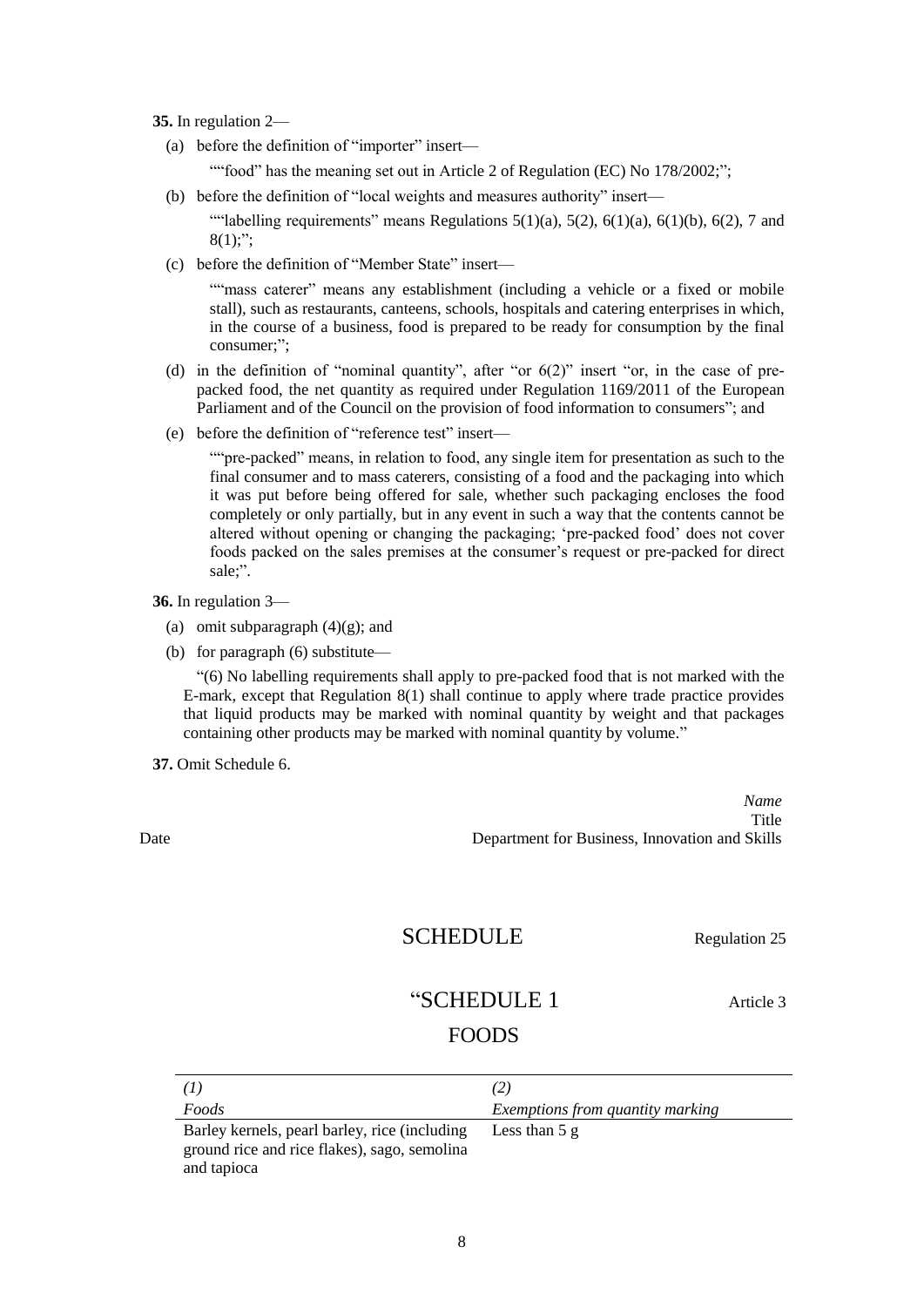|               | Biscuits, other than wafer biscuits which are<br>not cream-filled                                                                                                                                                                                                                        | $50$ g or less                                                                                                                                                                                                                          |
|---------------|------------------------------------------------------------------------------------------------------------------------------------------------------------------------------------------------------------------------------------------------------------------------------------------|-----------------------------------------------------------------------------------------------------------------------------------------------------------------------------------------------------------------------------------------|
|               | Bread in the form of a whole loaf                                                                                                                                                                                                                                                        | Where the net weight of each loaf is less<br>than 300 g and the number of items (if more<br>than one in the container) is marked on the<br>container or is clearly visible and capable of<br>being easily counted through the container |
|               | Cereal breakfast foods in flake form, other<br>than cereal biscuit breakfast foods                                                                                                                                                                                                       | Less than $5g$                                                                                                                                                                                                                          |
|               | Coffee, coffee mixtures and coffee bags                                                                                                                                                                                                                                                  | Less than 5 g                                                                                                                                                                                                                           |
|               | Coffee extracts and chicory extracts<br>consisting of solid and paste coffee and<br>chicory products                                                                                                                                                                                     | Less than $5g$                                                                                                                                                                                                                          |
|               | Dried fruits of any one or more of the<br>following descriptions, that is to say, apples<br>(including dried apple rings), apricots,<br>currants, dates, figs, muscatels, nectarines,<br>peaches, pears (including dried pear rings),<br>prunes, raisins, sultanas and dried fruit salad | Less than 5 g                                                                                                                                                                                                                           |
|               | Dried vegetables of any of the following<br>descriptions, that is to say, beans, lentils and<br>peas (including split peas)                                                                                                                                                              | Less than $5g$                                                                                                                                                                                                                          |
|               | Edible fats of any of the following                                                                                                                                                                                                                                                      | Less than $5g$                                                                                                                                                                                                                          |
| descriptions- |                                                                                                                                                                                                                                                                                          |                                                                                                                                                                                                                                         |
|               | (a) butter, margarine, any mixture of<br>butter and margarine, and low fat<br>spreads<br>(butter)<br>margarine<br><b>or</b><br>substitutes);                                                                                                                                             |                                                                                                                                                                                                                                         |
|               | (b) dripping and shredded suet;                                                                                                                                                                                                                                                          |                                                                                                                                                                                                                                         |
|               | (c) lard and compound cooking fat and<br>substitutes therefor;                                                                                                                                                                                                                           |                                                                                                                                                                                                                                         |
|               | (d) solidified edible oil (except in gel<br>form)                                                                                                                                                                                                                                        |                                                                                                                                                                                                                                         |
| descriptions- | Flour, namely flour of bean, maize, pea,<br>rice, rye, soya bean or wheat and flour<br>products of any of the following                                                                                                                                                                  | Less than 5 g                                                                                                                                                                                                                           |
|               | (a) cake flour, other than cake mixtures<br>and sponge mixtures;                                                                                                                                                                                                                         |                                                                                                                                                                                                                                         |
|               | (b) cornflour, other than blancmange<br>powders and custard powders;                                                                                                                                                                                                                     |                                                                                                                                                                                                                                         |
|               | (c) self-raising flour                                                                                                                                                                                                                                                                   |                                                                                                                                                                                                                                         |
| Honey         | Jam and marmalade, other than diabetic jam<br>or marmalade, Jelly preserves                                                                                                                                                                                                              | Less than $5g$<br>Less than $5g$                                                                                                                                                                                                        |
| Milk          |                                                                                                                                                                                                                                                                                          |                                                                                                                                                                                                                                         |
| descriptions- | Molasses, syrup and treacle<br>Oat products of any of the following                                                                                                                                                                                                                      | Less than 5 g<br>Less than 5 g                                                                                                                                                                                                          |
|               | (a) flour of oats;                                                                                                                                                                                                                                                                       |                                                                                                                                                                                                                                         |
|               | (b) oatflakes and oatmeal                                                                                                                                                                                                                                                                |                                                                                                                                                                                                                                         |
| Pasta         |                                                                                                                                                                                                                                                                                          | Less than $5g$                                                                                                                                                                                                                          |
| Potatoes      |                                                                                                                                                                                                                                                                                          | (1) Where the net weight of each potato is                                                                                                                                                                                              |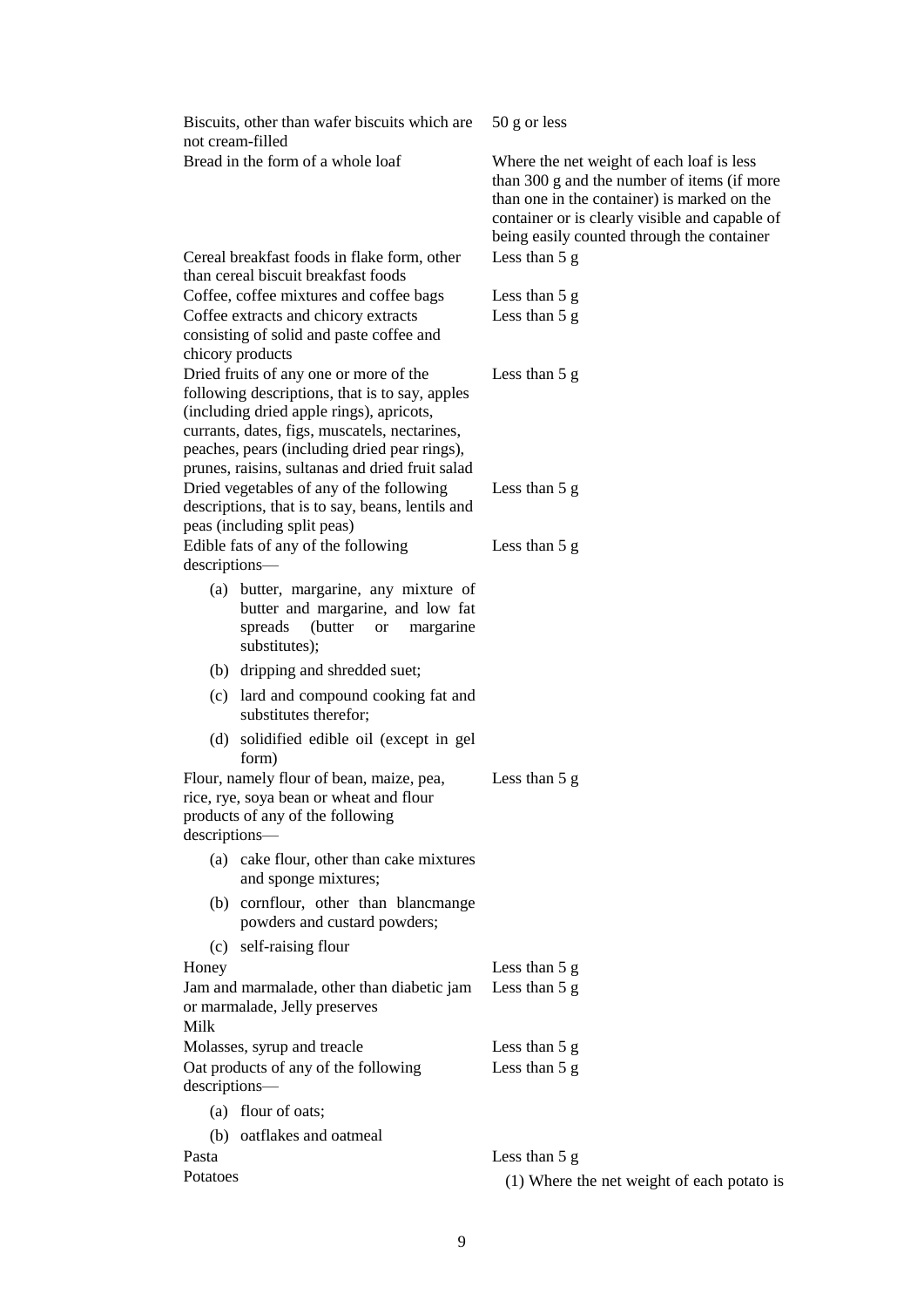not less than 175 g and the container is marked with an indication of quantity by number and with a statement to the effect that each potato in the container is of a net weight not less than a weight specified in grams, whether the weight so specified is 175 g or a greater weight. (2) Less than 5 g Salt Less than 5 g Sugar Less than 5 g Tea in a tea bag, namely a permeable sealed bag, containing tea, which is intended to be immersed in water in the course of preparation to drink Less than 5 g Tea, other than instant tea or tea in a tea bag Less than 5 g"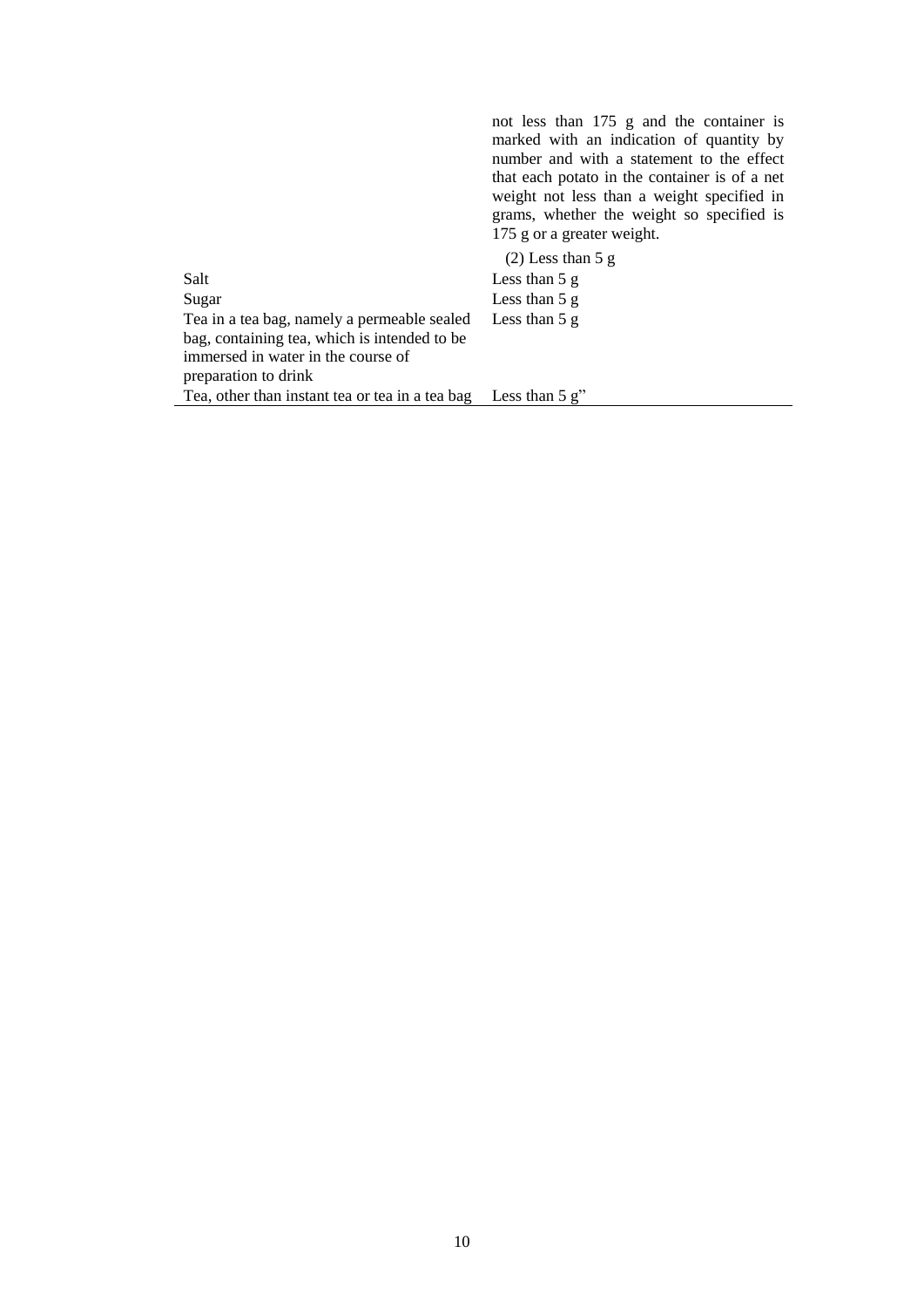## **EXPLANATORY NOTE**

#### *(This note is not part of the Regulations)*

These Regulations amend the Weights and Measures Act 1985, the Weights and Measures (Miscellaneous Foods) Order 1988, the Weights and Measures (Intoxicating Liquor) Order 1988, the Weights and Measures Act 1963 (Cheese, Fish, Fresh Fruits and Vegetables, Meat and Poultry) Order 1984, the Weights and Measures (Quantity Marking and Abbreviations of Units) Regulations 1987 and the Weights and Measures (Packaged Goods) Regulations 2006.

These Regulations enable the enforcement of certain provisions of Regulation (EU) No 1169/2011 of the European Parliament and of the Council on the provision of food information to consumers ("the FIC Regulation"), to the extent that the provisions relate to net quantity. The FIC Regulation sets out common principles, requirements and procedures in relation to food information. These Regulations revoke existing national provisions to the extent that they overlap or are incompatible with the FIC Regulation.

The national provisions are amended to remove from their scope items falling within the definition of "prepacked food" in Article  $2(2)(e)$  of the FIC Regulation. Due to differences between the definition of "pre-packed" under national legislation (section 94(1) of the Weights and Measures Act 1985), and the definition of "prepacked food" under the FIC Regulation, the national legislation must, on the whole, be maintained, in order to regulate the residual categories that are caught by the national legislation but are not within the scope of the FIC Regulation. Those categories are items that are a) made up for direct sale (within the meaning of the FIC Regulation) by way of retail and/or b) made up in advance ready for retail sale in an open container. Items caught by b) include items that are packaged in the form in which they will be presented for retail sale (where that is in an open container), without further processing or labelling. Both of these categories are captured by the definition of "pre-packed" but do not fall within the scope of "prepacked food" under the FIC Regulation. Consequential amendments have been made to clarify what is meant by "not pre-packed", which in practice now includes only foods sold loose, and "otherwise made up in a container for sale", which in practice now includes only foods that are made up in a container for wholesale that do not fall within the scope of the FIC Regulation or within the scope of limb b) of the definition of "pre-packed" referred to above.

Regulations 3 and 4 and 6 to 10 amend certain provisions of the Weights and Measures Act 1985 to enable the offence and enforcement provisions of that Act to apply, where relevant, to products regulated by the FIC Regulation.

Regulation 5 inserts a new offence into the Weights and Measures Act 1985 for non-compliance with certain requirements of the FIC Regulation. Those requirements are the provisions of Article 8 (where applicable) and Chapter V, in each case to the extent that they relate to net quantity, and Article 9(1)(e). Article 8 sets out responsibilities of food business operators. Chapter V sets out mandatory requirements where food information is provided on a voluntary basis. Article 9(1)(e) provides for the net quantity requirement, which must be applied in accordance with the relevant provisions of Articles 10 to 35, which includes Article 23 (net quantity) and by reference Annex IX (technical rules relating to net quantity).

Regulations 14 to 25 amend provisions of the Weights and Measures (Miscellaneous Foods) Order 1988 to exclude products that are within the scope of prepacked food as defined in the FIC Regulation and to clarify which products remain within the scope of that Order.

Regulation 27 substitutes Article 6 of the Weights and Measures (Intoxicating Liquor) Order 1988, to exclude intoxicating liquor and other liquids specified in column 1 of Schedule 1 to that Order that are within the scope of prepacked food as defined in the FIC Regulation and to clarify which products remain within the scope of that Order.

Regulations 30 and 31 amend the Weights and Measures Act 1963 (Cheese, Fish, Fresh Fruits and Vegetables, Meat and Poultry) Order 1984 to exclude products that are within the scope of prepacked food as defined in the FIC Regulation and to clarify which products remain within the scope of that Order.